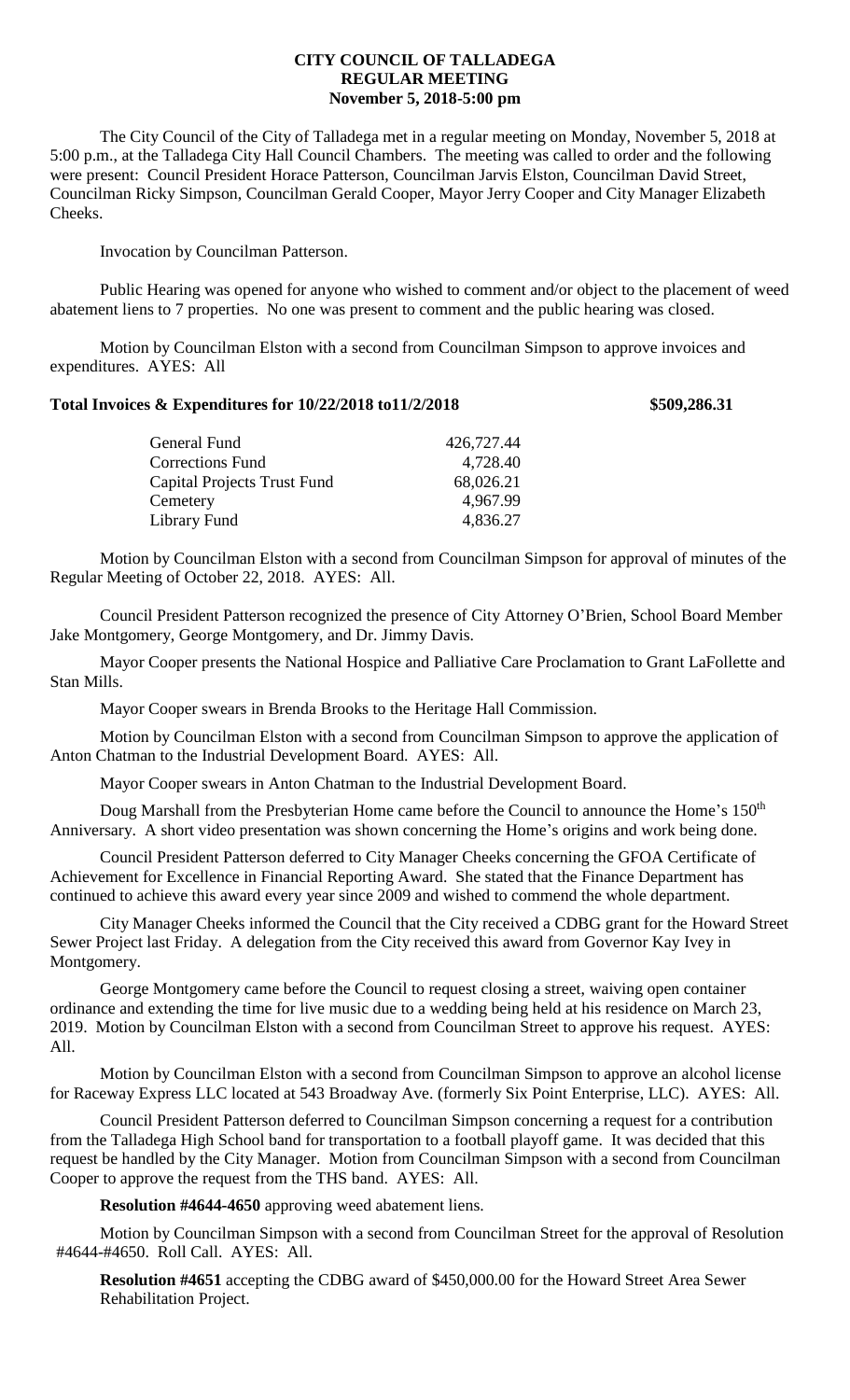Motion by Councilman Simpson with a second from Councilman Street for the approval of Resolution #4651. Roll Call. AYES: All.

**Resolution #4652** approving a contract with Davis Builders for installation of flooring in the Detective Division of Police Department for a cost of \$8,450.00.

Motion by Councilman Street with a second from Councilman Elston for the approval of Resolution #4652. Roll Call. AYES: All.

**Resolution #4653** approving a contract renewal with Rivertree Systems for auditing/examination services.

Motion by Councilman Street with a second from Councilman Cooper for the approval of Resolution #4653. Roll Call. AYES: All.

Motion by Councilman Simpson with a second from Councilman Cooper to approve the invoices and expenditures for the Water Department. AYES: All.

### **Water Department Expenditures for 10/22/18-11/2/18 \$491,604.91** Water/Sewer Fund 491,604.91

Council President Patterson deferred to City Manager Cheeks concerning the new online payment portal for the Water Department. City Manager Cheeks stated that with the upgrade of the Tyler software a new module for accepting payment online was included. It was also stated that a \$1.25 fee would be charged to use this online portal and if you wish to avoid the fee; payment can be called in and paid over the phone. Councilman Street questioned if a record could be kept of how many people chose to use the portal or to call in. City Manager Cheeks stated that that type of data could be collected.

**Resolution #4654** approving the surplus of three Water and Sewer Department vehicles.

Motion by Councilman Street with a second from Councilman Cooper for the approval of Resolution #4654. Roll Call. AYES: All.

**Ordinance No. 1844** establishing rates for Water and Sewer usage, residential and commercial.

Motion by Councilman Street with a second from Cooper for the Reading of the Heading Only. Roll Call. AYES: All.

THIS ORDINANCE ESTABLISHES THE RATE TO BE CHARGED FOR WATER AND SEWER USAGE, BOTH RESIDENTIAL AND COMMERICAL/INDUSTRIAL, AND TO REPEAL ANY ORDINANCE, REGULATION OR RESOLUTION INCONSISTENT HEREWITH.

Motion by Councilman Simpson with a second from Councilman Cooper for the Immediate Consideration of Ordinance #1844. Roll Call. AYES: All.

Motion by Councilman Elston with a second from Councilman Street for the Adoption of Ordinance #1844. Roll Call. AYES: All.

Brought before the Council was a draft of the Sidewalk Permit. City Manager Cheeks commented that the draft was put together in conjunction with City Attorney O'Brien, InSite Engineering, Municipal Services Director Hanner, Building Inspector Jerry Taylor, and herself. The draft includes application fees, regulations, and requirements. There was some discussion upon this matter. Councilman Simpson questioned if a property owner can only purchase a permit for the area in front of their own property. City Manager Cheeks stated that a property owner can only purchase a permit for the area in front of their property. City Attorney O'Brien stated that adjacent property owners could enter into an agreement between themselves if they need to more space.

City Manager Cheeks gave an update on the Christmas on the Square event. It was mentioned that advertising on television and radio would begin and a billboard by Walmart is up. She also stated that there would be more food trucks, more items at Santa's workshop, and the donations for the event are over \$62,000. Council President Patterson wished to extend his gratitude for those who supported the Christmas on the Square event.

City Manager Cheeks wished to send condolences to the family of Hank Fannin. Mr. Fannin passed away November 3<sup>rd</sup> and was the municipal judge for the City for 26 years. She also informed the Council that there were two Talladega College interns working at City Hall. It was also stated that the Halloween on the Square and the Candy Hunt and Movie at Veterans Park was a success

Councilman Simpson asked the Council if they would consider getting a price for pressure washing the Square after all the construction was finished.

Councilman Cooper commented that he has been approached by the elderly in the community concerning parking for the Christmas Parade and asked if the City could possibly provide a golf cart for them. City Manager Cheeks stated that it could be arranged.